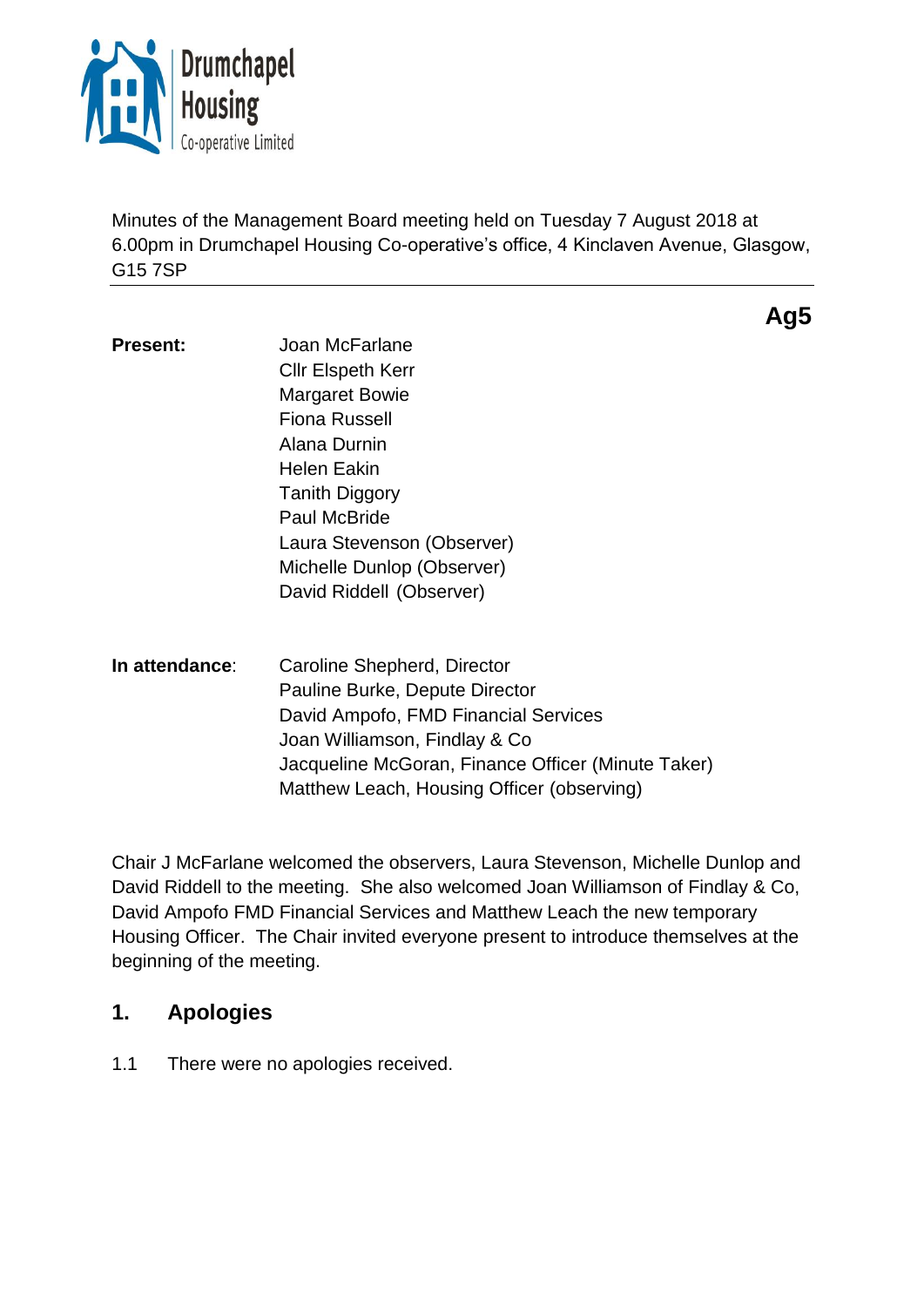# **2. Declarations of interest**

2.1 A Durnin declared an interest in item 10.1. There were no other declarations of interest.

# **3. Minute of the previous meeting**

3.1 The minute of the meeting on 26 June 2018 was proposed by Cllr E Kerr and seconded by M Bowie.

# **4. Matters arising**

- 4.1 Item 5.9: C Shepherd advised that the procurement document is progressing but has not yet been finalised.
- 4.2 Item 10.2: C Shepherd advised the Board that a drive on board recruitment was carried out at the recent successful fun day. This seems to have generated some interest and staff are in the process of following up with those wishing additional information.
- 4.3 Item 10.3: C Shepherd reported that the SFHA have confirmed that they would be happy to accept A Durnin's nomination to stand for the SFHA Board in the forthcoming elections. Furthermore, the SFHA confirmed that, if elected, A Durnin could remain on the SFHA Board in the event that she is not able to be co-opted onto the Co-operative's Board. The ballot paper is presented under AOCB.

# **5. Director's report**

## 5.1 **Draft annual accounts**

- 5.1.1 J Williamson of Findlay & Co referred to the draft annual accounts for 2017/18 and highlighted the key elements of the financial statements and associated papers for the Board's information. The 2017/18 draft annual accounts were agreed by the Board and will now be remitted to the membership at the AGM for approval.
- 5.1.2 The management letter, which details key risks, systems testing and the findings of the auditor was presented to the Board. No specific risks other than standard industry hazards were discovered. We therefore have a "clean" management letter.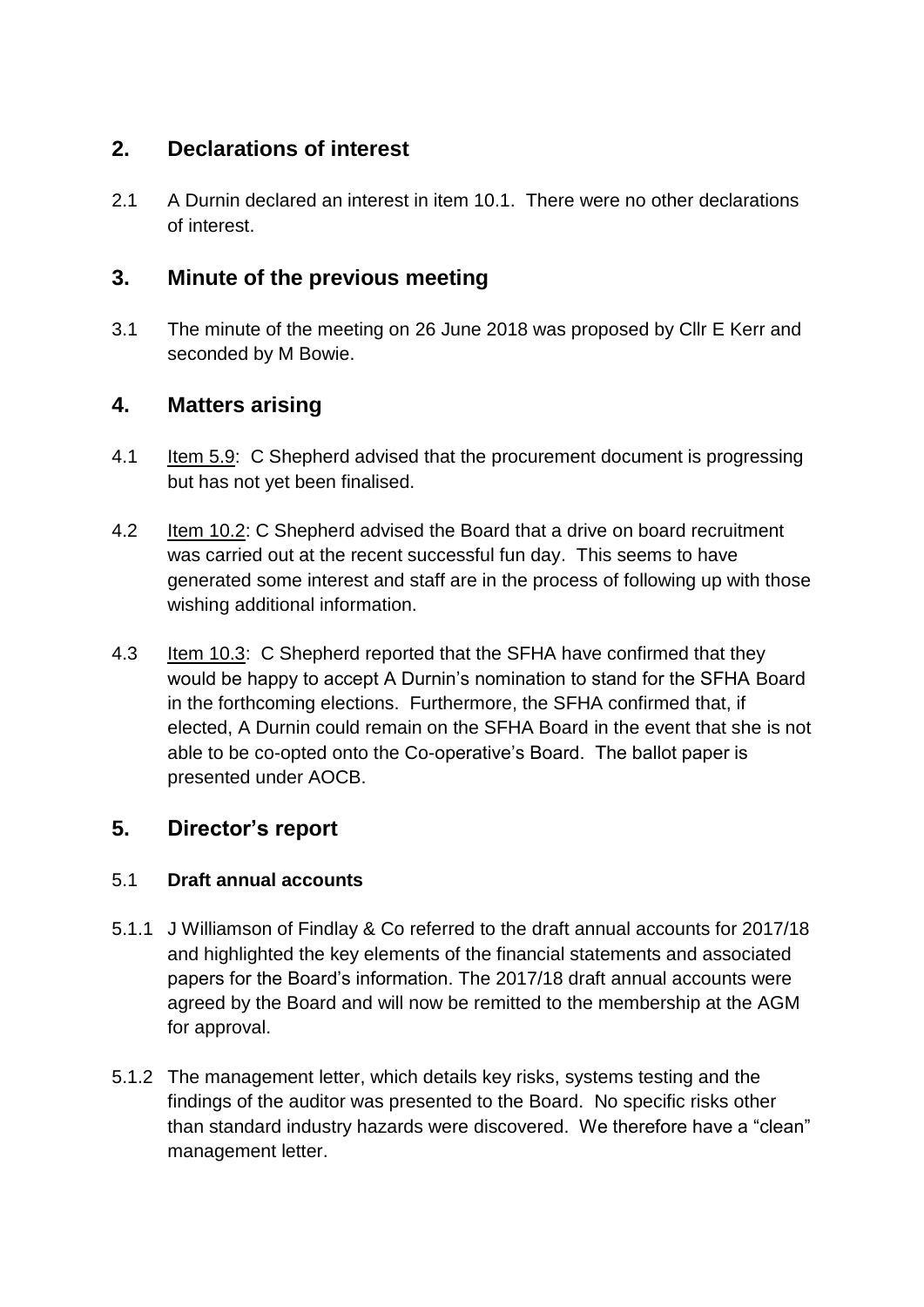5.1.3 The Letter of Representation and response to the management letter were approved by the Board and subsequently signed by the Chair.

## **Joan Williamson and David Ampofo left the meeting.**

#### 5.2 **Business Plan – 2018 to 2021**

- 5.2.1 C Shepherd introduced the draft business plan, confirming that the comments made by the Regulator at the August 2017 meeting had been addressed.
- 5.2.2 Following discussion, the business plan was approved subject to the surplus noted in section 11.1.1 being updated to reflect the 2017/18 figures now that the accounts have been received.

**Action – C Shepherd**

5.2.3 The Board approved the Business Plan 2018 to 2021.

## **5.3 Secretary's year-end report**

- 5.3.1 C Shepherd advised that Secretary's report is required to be brought to Board prior to AGM. Board members were asked to note that, insofar as the Secretary was aware, Rules 57 – 62 had been followed prior to the Annual General Meeting.
- 5.3.2 The Board noted the update.

.

#### **5.4 Arrangements for Annual General Meeting**

- 5.4.1 C Shepherd reminded members that the AGM will take place at the Cooperative registered office on Thursday 30 August 2018 at 6.00pm. Papers will be delivered to all tenants by or before 16 August 2018, fourteen days before the meeting. It was proposed that we have a standard agenda.
- 5.4.2 As it is the Co-operative's 30th anniversary, it was agreed that there will be ten prizes of £30 cash with a flat-screen television as the first prize. All tenants completing a short questionnaire at the beginning of the meeting will be entered into the prize draw.
- 5.4.3 M Bowie, H Eakin and P McBride will stand down as longest serving Board Members. If M Bowie and H Eakin wish to stand again, due to the "nine year rule" they must submit nomination forms, but P McBride can stand without being nominated.
- 5.4.4 A Durnin and F Russell must stand down as co-optees.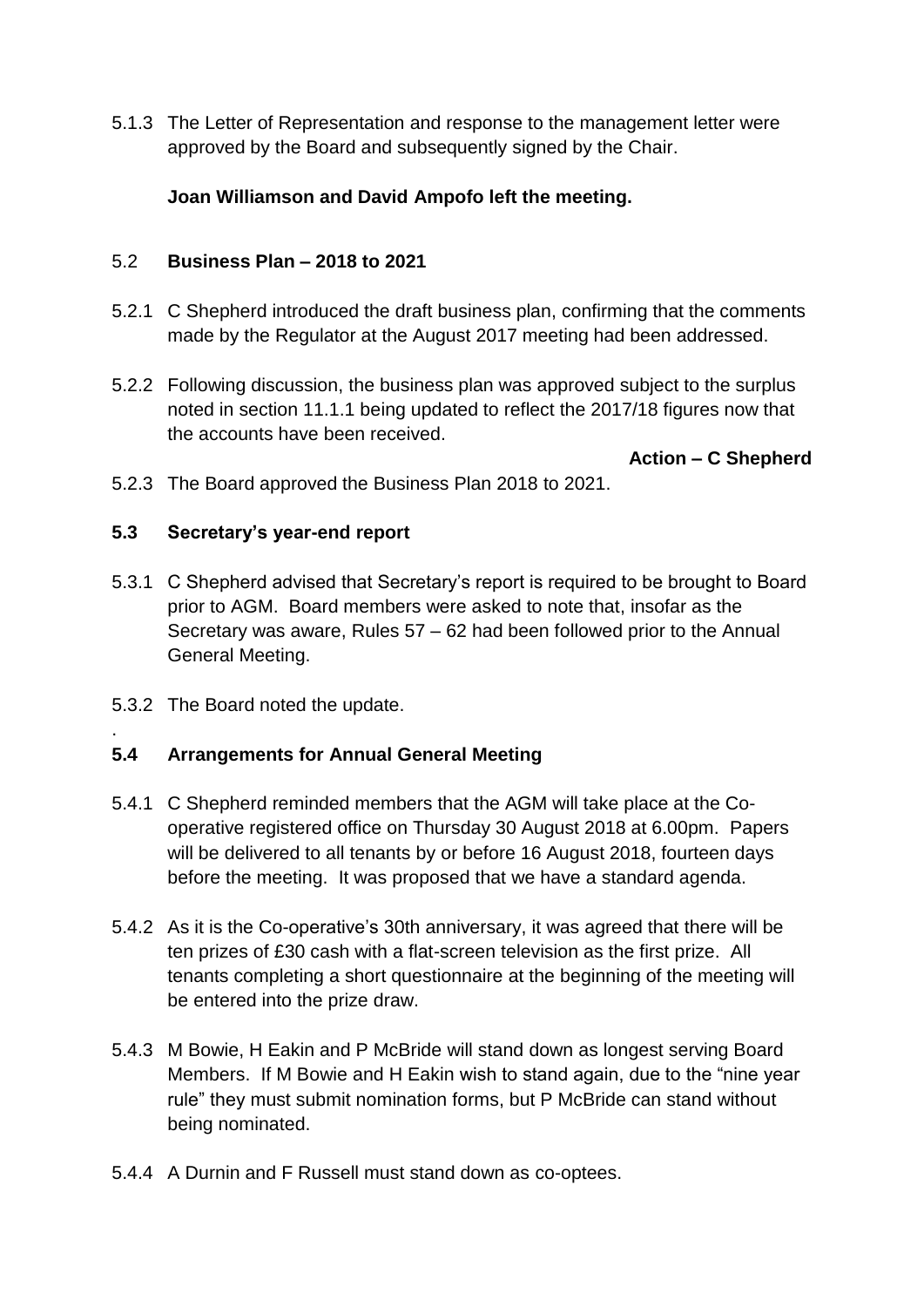- 5.4.5 J McFarlane, J Barclay, S Fraser and D Fraser require to stand down as they filled casual vacancies. They must complete nomination forms if they wish to stand again.
- 5.4.6 E Kerr asked if she required to stand down as she has been on the Board for three years. C Shepherd advised that the "one third" rule normally results in members standing down after three years, but there are instances when this period will be longer or shorter.

*[post meeting note – E Kerr stood down and was re-elected in August 2017]*

5.4.7 The Management Board confirmed that they were satisfied that M Bowie and H Eakin continue to meet the criteria for being an effective Board member even although they had been members for more than nine years.

## **5.5 Annual Review of Registers**

- 5.5.1 C Shepherd advised that all registers were available for review at the meeting.
- 5.5.2 All donations were put towards the tombola stall and/or raffle for the Summer Fun Day. Essentially there was nothing to highlight but the registers are available for all the Board to review.
- 5.5.3 The Board noted the annual review of registers and these were signed off.by the Director and Chair.

#### **5.6 Appointment of internal auditor**

- 5.6.1 Five bids had been received following the internal audit tender, issued jointly with Cernach Housing Association.
- 5.6.2 On opening the tender documents it became apparent that one bid was for the wrong organisation, so the four remaining tenders were assessed.
- 5.6.3 C Shepherd recommended Quinn Internal Audit and Business Services, subject to references, as this was the bid that received the highest score. A Durnin asked about comparisons to previous year costs. C Shepherd advised the tender was based on a day rate for six to eight days and, on this basis, the winning bid would be around £3,000 (no VAT) whilst previous year's costs were approximately £4,500.
- 5.6.4 The Board approved the appointment of Quinn Internal Audit and Business Services as internal auditor, subject to references.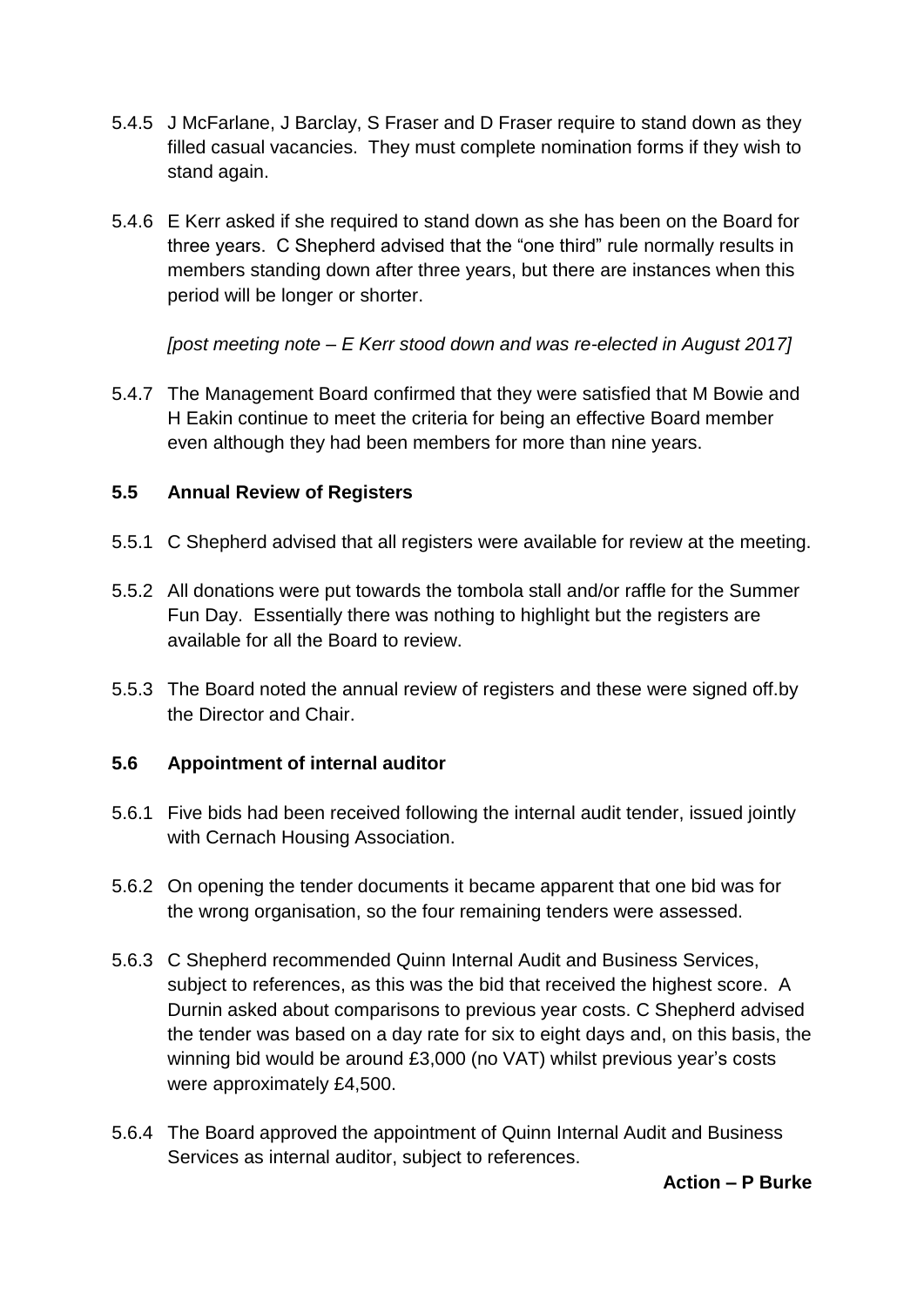#### **5.7 GDPR - update**

- 5.7.1 C Shepherd advised that the GDPR implementation plan remains on course and that an outsourced Data Protection Officer (DPO) had been appointed. The DPO will attend the Co-operative on Monday 20 August 2018 for the first of six annual half-day visits.
- 5.7.2 The Board noted the GDPR update.

#### **5.8 SHAPS financial assessment**

- 5.8.1 C Shepherd advised that the Co-operative is required to submit a financial assessment to the pension provider by 31 August 2018. Indications using the figures from the draft accounts are that we will continue to be regarded a slow risk; the return will be made on 31 August after the AGM.
- 5.8.2 The Board noted the update.

## **6. Depute Director's report**

#### 6.1 **Asset Management Plan-2018 to 2021**

- 6.1.1 P Burke presented the Asset Management plan and asked the Board for any comments.
- 6.1.2 F Russell highlighted the use of trickle vents as a means to tackle dampness. P Burke advised that such advice had previously appeared in the newsletter but will ensure that we highlight this again.

#### **Action – P Burke**

- 6.1.3 A discussion ensued concerning how to reduce deprivation and improve the area. The idea of "community" as a cohesive concept was highlighted as being a priority, as was the importance of partnership working with local agencies in order to achieve this. P Burke advised that the Co-operative has a good track record in this, but the extent of our involvement is impacted given the small staff team.
- 6.1.4 Planned maintenance was also referred to by A Durnin, seeking whether or not the Co-operative gives sufficient notice to tenants to enable them to plan ahead. P Burke advised that such work was included in the Tenants Report Card and also appears on our website, but that there was also scope for specific contact with those tenants due major works in the next couple of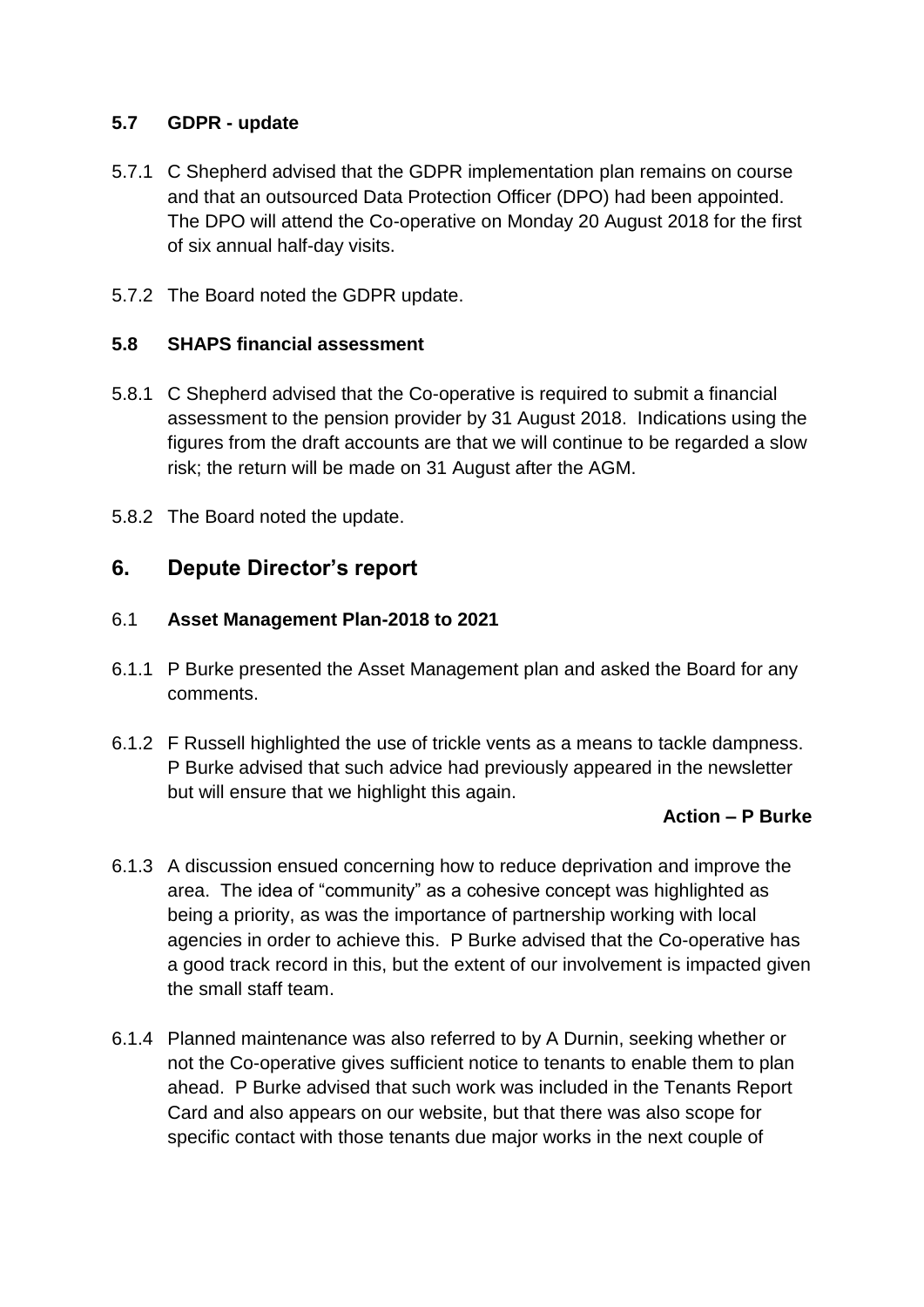years, subject to emphasising that these plans may be subject to some change.

## **Action – D McKnight**

6.1.5 The Board approved the Asset Management Plan for 2018 to 2021.

## 6.2 **Planned maintenance procurement**

- 6.2.1 P Burke provided an update from the quantity surveyor.
- 6.2.2 A quote received from CCG showed that costs were higher than budgeted. P Burke is liaising with the quantity surveyor with a view to establishing whether the price received represents value for money and they would hope to provide the tender analysis in the next few days. This report will comment on value for money.
- 6.2.3 A Durnin asked if a decision could be deferred to the next meeting. However, it was considered a risk to defer it to the September Board meeting as this could result in delays of going on site to the end of November/ beginning of December.
- 6.2.4 Following discussion, the Board agreed to delegate authority to the Director to accept the tender providing that value for money is established. C Shepherd advised that, irrespective, we would seek a reduction without compromising the specification.

## **Action – C Shepherd/P Burke**

#### 6.3 **ICT – Board iPads**

- 6.3.1 The Board discussed the information contained in the report.
- 6.3.2 After discussion the Board agreed to the purchase of iPads but requested, if possible, that we have a trial period. J McGoran will contact Resource Communications to organise this.

#### **Action – J McGoran**

#### 6.4 **Allocations Policy - update**

- 6.4.1 P Burke advised the Board that consultation on the Allocations Policy will begin at an Open Day being planned by the Housing Officers on 12 September 2018.
- 6.4.2 The Board noted the policy update.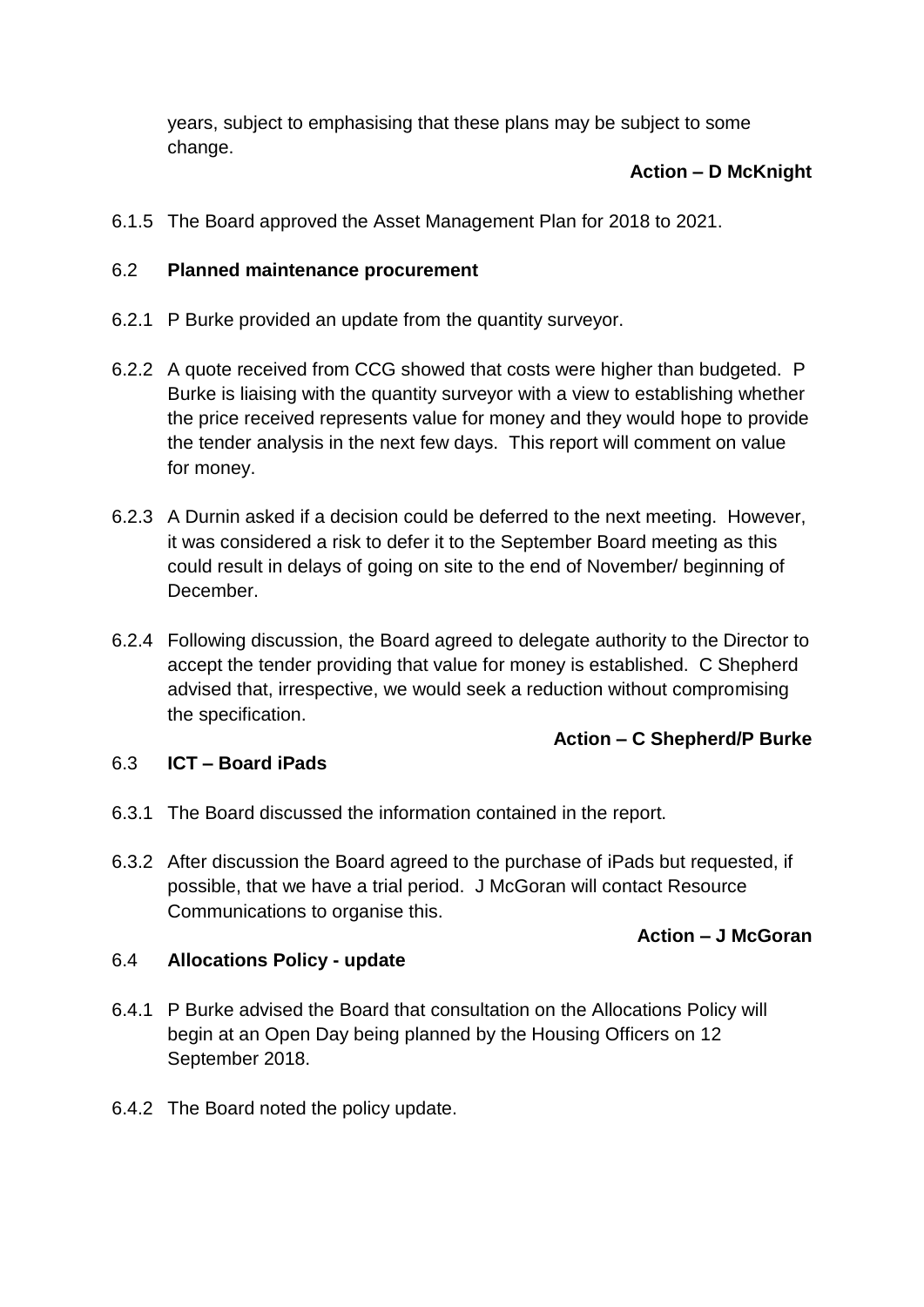## 6.5 **Welfare Benefit monitoring report – Quarter 1**

6.5.1 The Board found the information contained within the report useful. A Durnin further recommended that the figure could appear in the Asset Management Report. This was agreed.

## **Action – D McKnight**

6.5.2 The Board noted the welfare benefit report update.

#### 6.6 **Bad Debt – Trust Deed**

- 6.6.1 P Burke advised that the Co-operative had been notified that a Trust Deed previously received had now been discharged. Therefore the bad debt previously written off can now be written back to the tenants rent account.
- 6.6.2 The Board noted the bad debt report.

## **7. Policy review**

- 7.1.1 The Board induction policy scheduled for this month has been deferred to September so that any new Board members elected at the AGM could be consulted. This was agreed. The Board was further advised that L Ewart had agreed to provide a sample policy for consideration as part the work she was currently undertaking with the Board.
- 7.1.3 The Board noted the update.

#### **8. Governance**

#### 8.1 **Membership report**

8.1.1 There were two Share Certificates to be issued to new tenants. These were signed by the Secretary and two Board members at the end of the meeting.

#### 8.2 **Ethical conduct and notifiable events**

8.2.1 There was nothing to report.

# **9. Audit, Risk and Staffing sub-Committee**

9.1 There have been no sub-Committee meetings during the period.